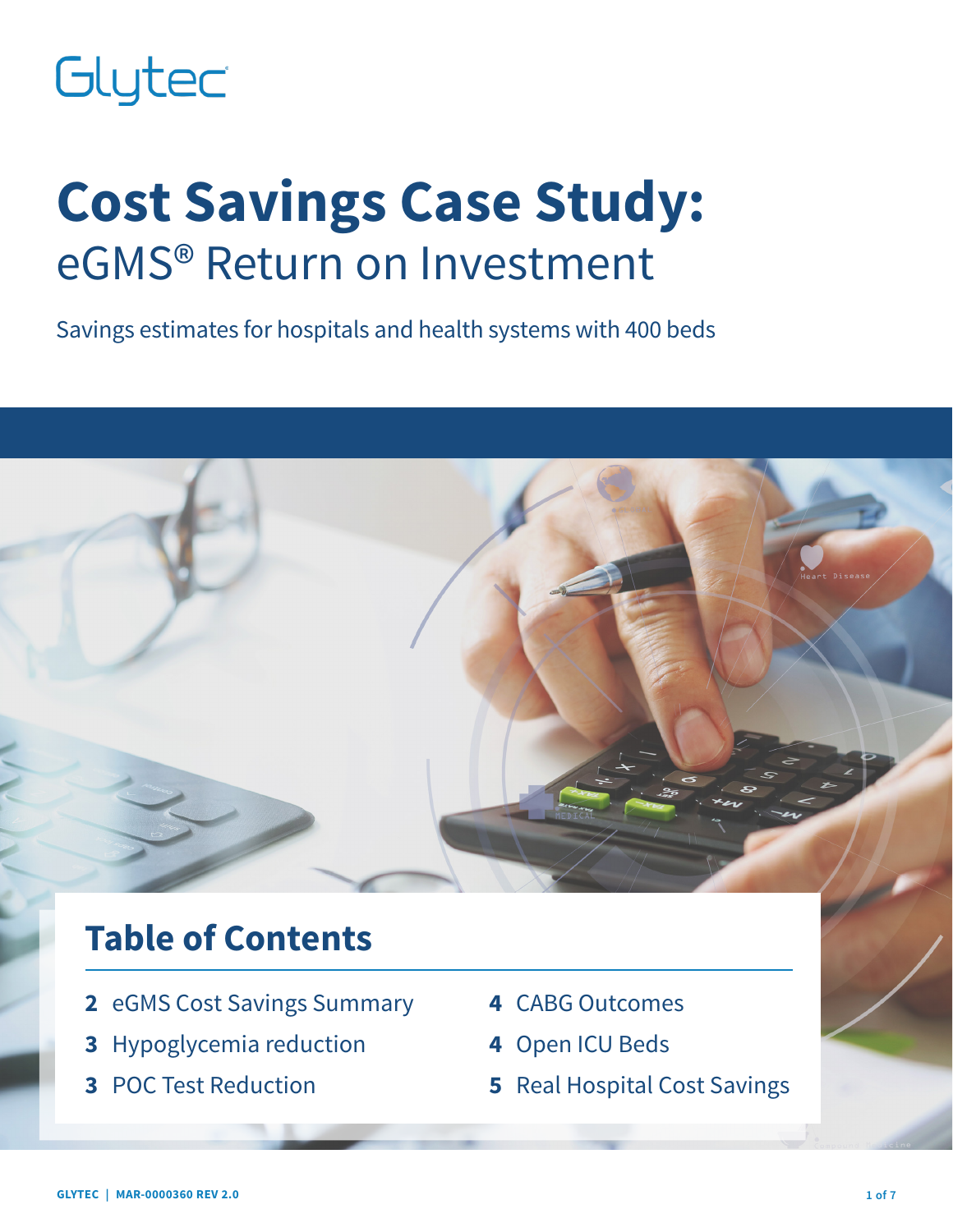# Glutec

#### **eGMS Cost Savings Summary**

From both a medical and business perspective, eGMS isn't just a nice-to-have — it's a must-have.

Improving glycemic management in the hospital results in better and safer care for patients $1-3$ . In a perfect world, that would be all you need to know. But there's a cost associated with improvement, and that cost must be justified.

Thankfully, improving glycemic care using Glytec's eGlycemic Management System® (eGMS) doesn't just enhance patient safety $4-6$  — it can also dramatically reduce costs.7 It's easy to do the math and see how the savings could result in positive, scalable ROI.

### *Projected outcomes + savings summary for a 400-bed hospital or healthcare system\**

| <b>Outcome</b>                                               | <b>Savings</b> |
|--------------------------------------------------------------|----------------|
| 405 fewer severe hypoglycemia<br>(<40 mg/dL) events per year | \$1,188,270    |
| 6,840 fewer point-of-care blood<br>glucose tests per year    | \$30,780       |
| 120 CABG procedures with a<br>lower cost of care             | \$438,480      |
| 312 additional open ICU<br>bed-days per year                 | \$171,600      |

\*Projected based on conservative estimates using real data

**Total projected annual savings with eGMS®**

**\$1,829,130**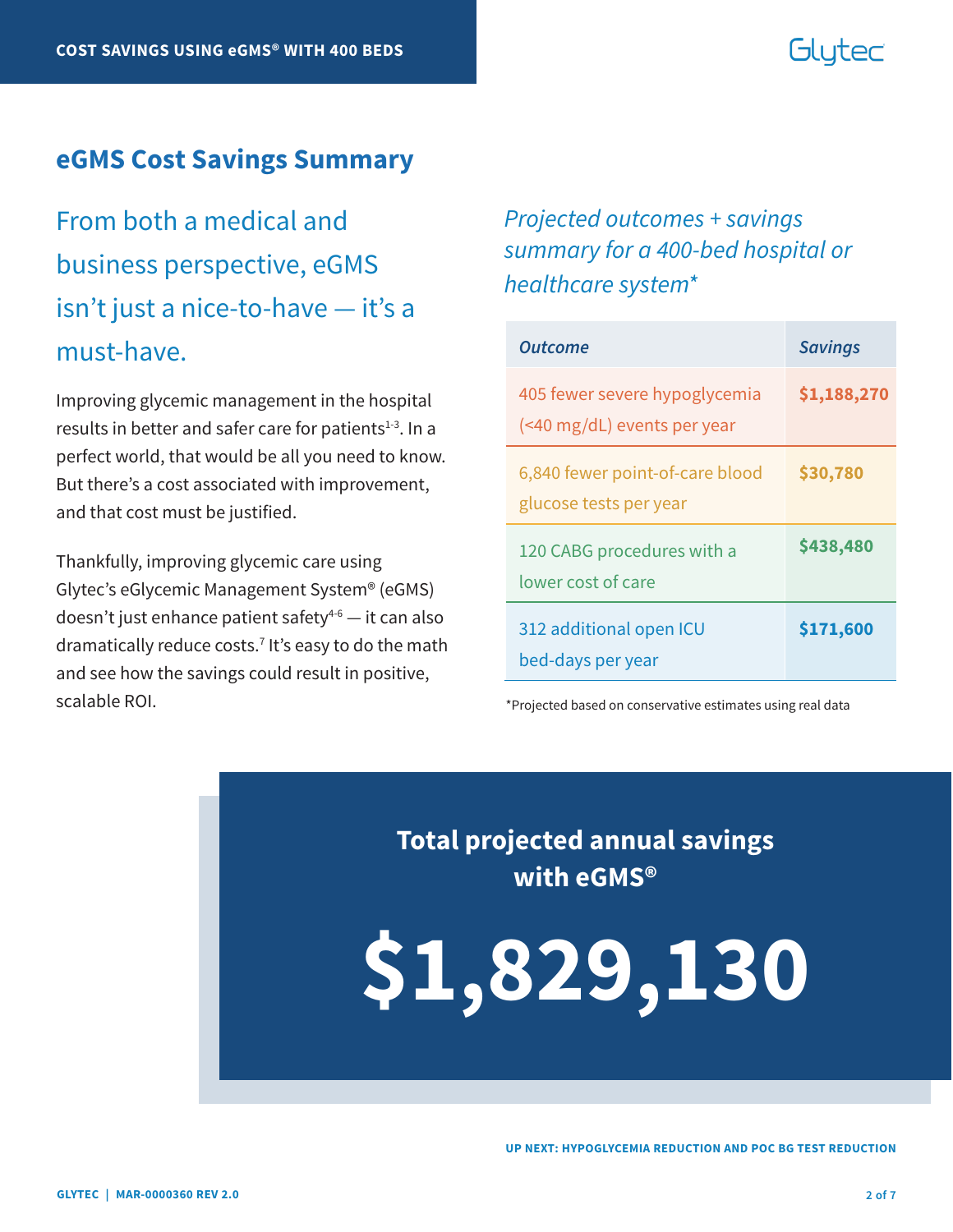# Glutec

Hypoglycemia events are a major financial drain for hospitals,<sup>8</sup> in addition to its impact on patient safety and outcomes. By replacing outdated and dangerous paper protocols and sliding scale monotherapy<sup>9</sup>, and using guided workflows with safety guardrails that decrease errors<sup>6</sup> and improve administration, eGMS can reliably reduce the incidence of hypoglycemia in your health system.<sup>5</sup>

At a 400-bed hospital or healthcare system, we anticipate that reduction in severe hypoglycemia will result in **\$1,188,270 in savings** annually.

### **How we got here...**

We reached this projection by taking an estimated number of severe hypoglycemia events per year at a hospital of this size (**450**) and calculating a **90% reduction** in incidence of severe hypoglycemia (a conservative estimate based on our research, in which we see up to 99% reduction<sup>10</sup>). We then multiplied the reduced number of incidents by a proven cost per severe hypoglycemia event from a peer-reviewed study.<sup>7</sup>

## **Hypoglycemia Reduction Reduced point-of-care blood glucose tests**

Every point-of-care blood glucose test performed costs nurses' time and the hospital money. By reducing time-to-target blood glucose<sup>11</sup> and length of stay,<sup>7</sup> the use of eGMS results in fewer POC blood glucose tests.<sup>12</sup>

At a 400-bed hospital or healthcare system, we anticipate that reduction in point-of-care blood glucose tests will result in **\$30,780 in savings** annually.

#### **How we got here...**

We reached this projection by taking an estimated number of POC BG tests per year at a hospital of this size (**136,800**) and calculating a **5% reduction** (a conservative estimate based on our research, which ranges from 20% to 47% reduction $6,12,13$ ). We then multiplied the number of tests avoided by an estimated \$4.50 excess cost per test.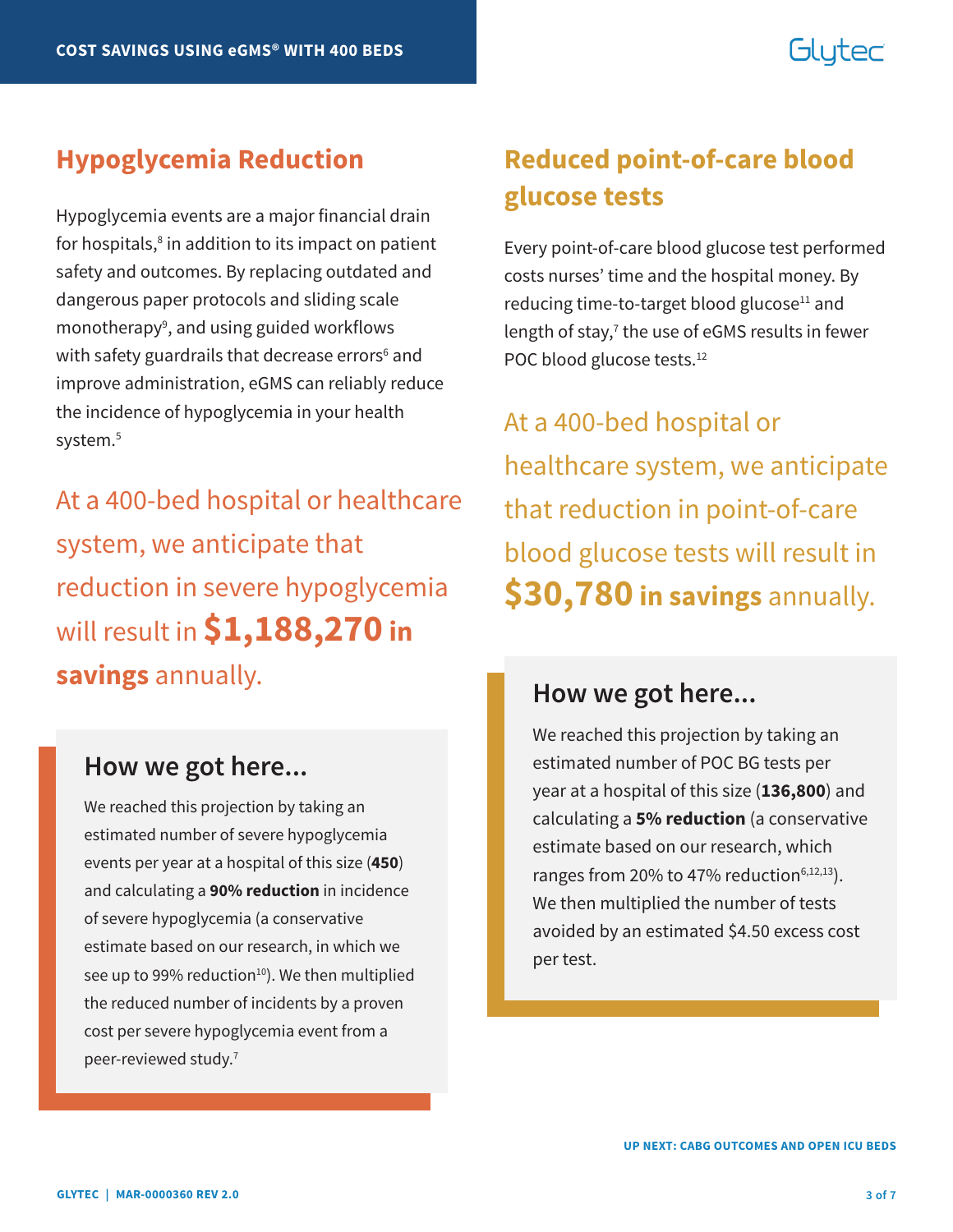# Glutec

## **Better glycemic management following CABG**

Glycemic complications following CABG procedures can be very costly. eGMS reduces the cost per procedure by reducing complications, shortening hospital stays and reducing resource utilization across ICU, pharmacy, radiology, lab and consultation services.<sup>14</sup>

At a 400-bed hospital or healthcare facility, we anticipate that improved glycemic management of CABG patients will result in **\$438,480 in savings** annually.

#### **How we got here...**

We reached this projection by taking an estimated number of CABG procedures per year at a hospital of this size **(160)** and estimating that **75% of these patients will need IV insulin**. We then multiplied the estimated number of IV insulin-requiring CABG patients by a proven cost savings from a study comparing intensive to conservative glucose control.14

#### **New open ICU bed-days**

eGMS gets insulin-requiring patients into target range<sup>15</sup> and out of the ICU faster,<sup>16</sup> opening up beds for other patients in need.

At a 400-bed hospital or healthcare facility, we anticipate that increasing open ICU bed days as a result of eGMS usage will result in **\$171,600 in savings** annually.

#### **How we got here...**

We reached this projection by taking an estimated number of insulin-requiring patients in the ICU per year at a hospital of this size (**1,200**) and calculating an **0.26 day reduction** in ICU length of stay per patient (a conservative estimate based on our research, which ranges from 0.26 to 3.18 days reduction<sup>7,17</sup>). We then multiplied the number of additional open bed days by a conservative estimated throughput value of **\$550**.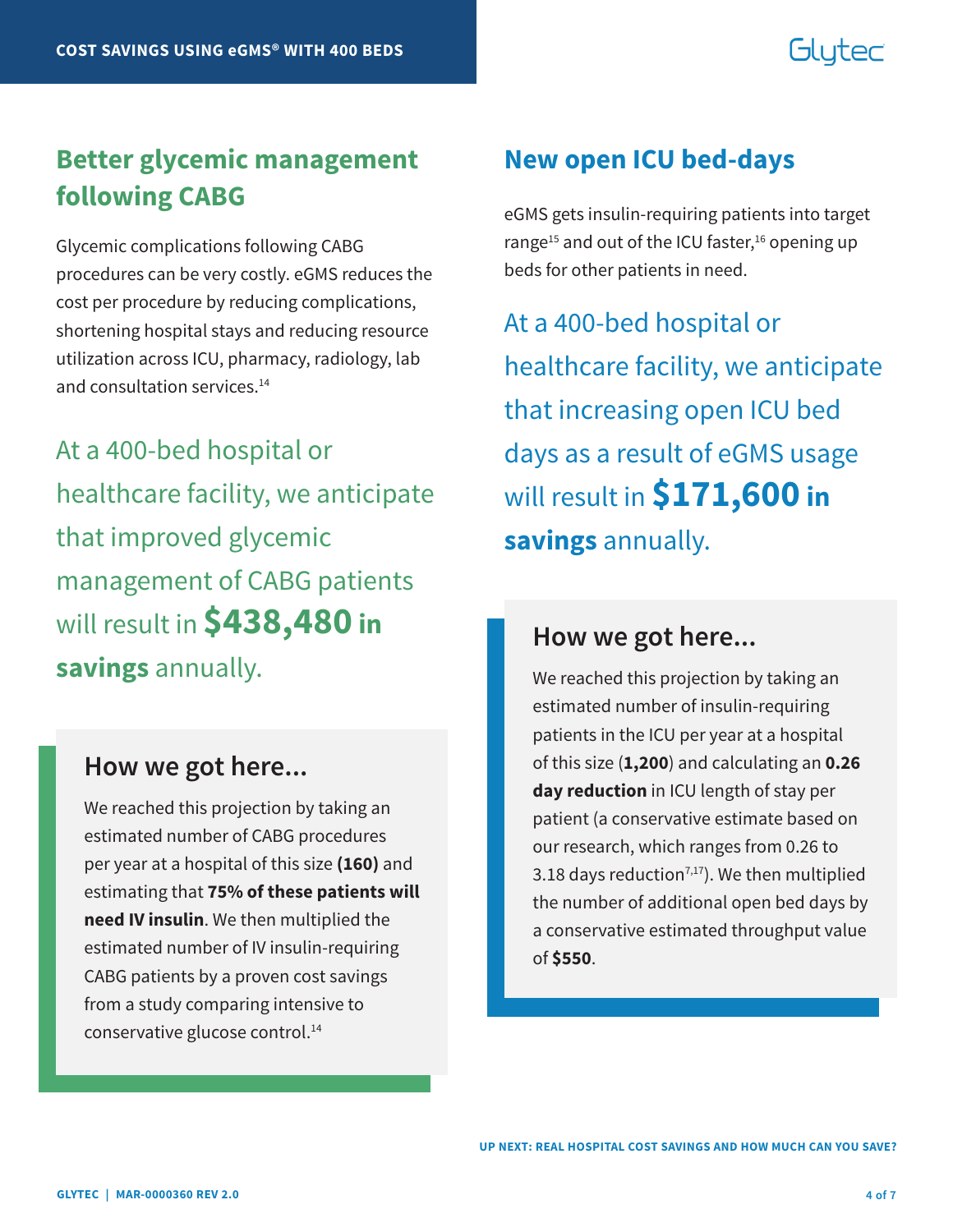# Gluter

### **Real Hospital Cost Savings**

**While the savings in this guide are projections, real hospitals have saved millions using eGMS.** 



**medical center in California, realized \$7.1 million in annual savings using eGMS.7**

 $\bullet\bullet\bullet\bullet$  The standardization of care  $\ldots$  anytime you can do that, you're going to decrease the variation, and as a result, we've been able to reduce our length of stay by approximately two days. What's really exciting is the 74% reduction we have seen in severe hypoglycemic events less than 40, because we know those can be very catastrophic and the potential savings is in the millions of dollars."  $\binom{6}{}$ you c<br>varia

*Rose Newsom RN, MSN, NE-BE, Director of Nursing Practice at Kaweah Delta Health Care District.*

Throughout this cost-savings guide, we've used conservative estimates to illustrate how Glytec's eGMS isn't just the right thing to do to achieve optimal patient safety: it's also a smart investment.

Reach out for a personal consultation to receive a personalized projected cost savings using your institution's data points.

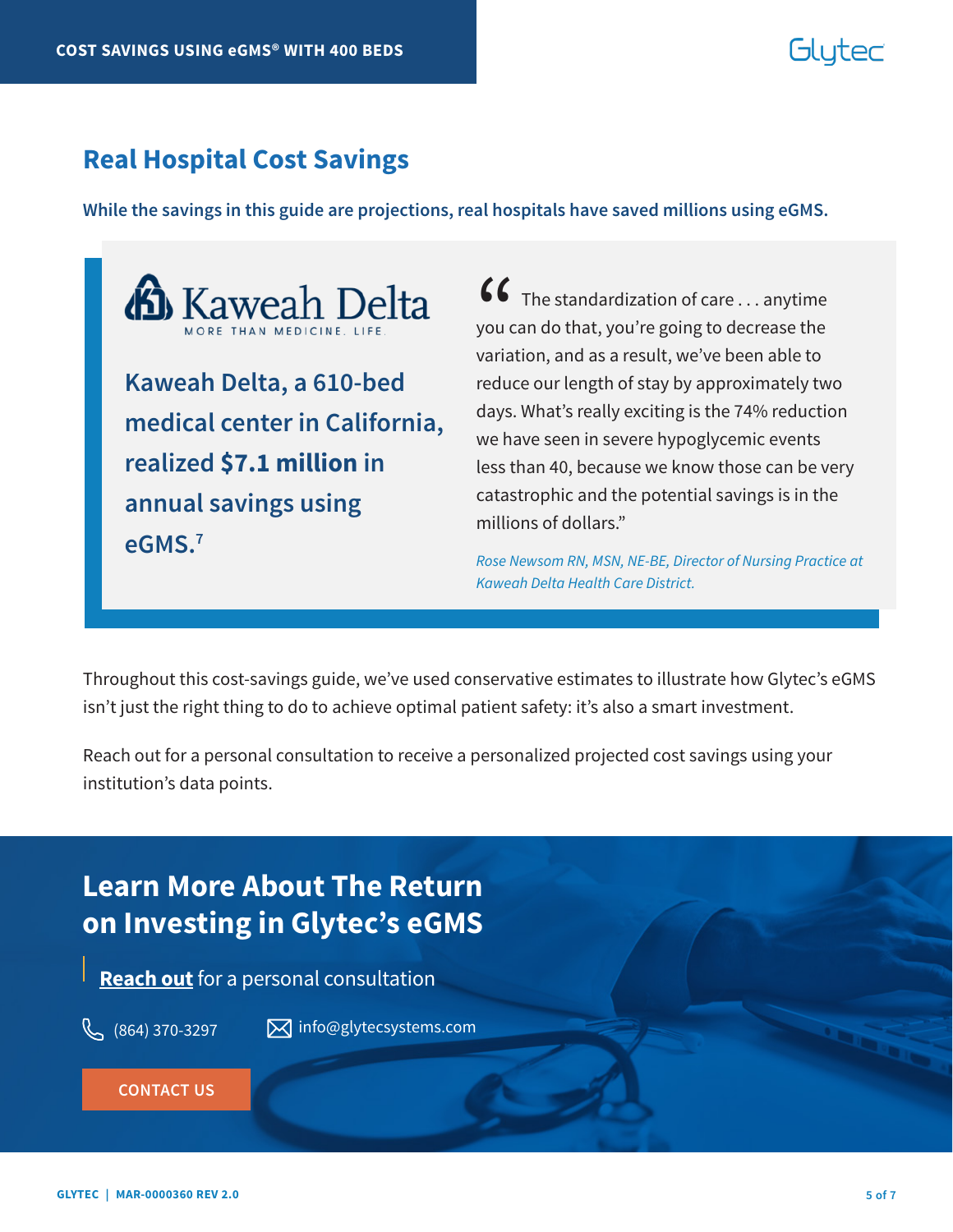#### **References**

- 1. Umpierrez GE, Smiley D, Zisman A, et al. Randomized study of basalbolus insulin therapy in the inpatient management of patients with type 2 diabetes (RABBIT 2 trial). Diabetes Care 2007;30:2181–2186
- 2. Ceriello A. Hyperglycemia and the worse prognosis of COVID-19. Why a fast blood glucose control should be mandatory. Diabetes Res Clin Pract 2020;163:108186
- 3. Ceriello A, De Nigris V, Prattichizz F. Why is hyperglycaemia worsening COVID-19 and its prognosis? Diabetes Obes Metab. 28 May 2020 [Epub ahead of print]. DOI: 10.1111/dom.14098
- 4. Chancellor WZ, Mehaffey JH, Hawkins RB, et al. Electronic Glycemic Management System and Endocrinology Service Improve Value in Cardiac Surgery [published online ahead of print, 2020 Oct 29]. Am Surg. 2020;3134820950685. doi:10.1177/0003134820950685
- 5. Aloi J, McFarland R; Reduction of Hospital Hypoglycemia with eGMS and Quality Programming Across 180 US Hospitals. Poster presentation at the Hospital Diabetes Meeting, June 18, 2020
- 6. Dudley D, Gaines M. Use of Technology Reduces Incidence of Hypoglycemia-Related Adverse Drug Events Among Patients Requiring Insulin Therapy While Hospitalized. DTS Virtual Poster Meeting. June 18, 2020.
- 7. Newsom R, Patty C, Camarena E, Gray T, Sawyer R, Brown B, McFarland R. Safely Converting From Sliding Scale to Basal Bolus Insulin Across an Entire Medical Center via Implementation of the eGlycemic Management System. American Diabetes Association Scientific Sessions. June 2017.
- 8. Gaines M, Pratley R, Tanton D. Financial Implications of Poor Glycemic Management & Improvement Strategies for Optimal Outcomes. IHI National Forum on Quality Improvement in Health Care. 2018.
- 9. 15. Diabetes Care in the Hospital: Standards of Medical Care in Diabetes—2020. American Diabetes Association. Diabetes Care Jan 2020, 43 (Supplement 1) S193-S202; DOI: 10.2337/dc20-S015 Retrieved from https://care.diabetesjournals.org/ content/43/Supplement\_1/S193.
- 10. Rabinovich, M., Grahl, J., Durr, E., Gayed, R., Chester, K., McFarland, R., & McLean, B. (2018). Risk of Hypoglycemia During Insulin Infusion Directed by Paper Protocol Versus Electronic Glycemic Management System in Critically Ill Patients at a Large Academic Medical Center. Journal of Diabetes Science and Technology, 12(1), 47–52.
- 11. Ponnusamy, Deepa & Piziak, Veronica & Patel, Sonal & Urbanosky, Rhonda. (2014). B2-3: Comparative Effectiveness of a Computerized Algorithm versus a Physician Instituted Protocol to Manage Insulin Infusions after Cardiac Surgery. Clinical Medicine & Research. 12. 97-97. 10.3121/cmr.2014.1250.b2-3.
- 12. Newsom, R, Patty, C, Camarena, E, Gray, T, Sawyer, R, Brown, B, McFarland, R. Implementation of the eGlycemic Management System A Medical Center Case Study. International Hospital Diabetes Meeting. May 19, 2017.
- 13. Aloi, J, Booth, R, McFarland, R, Ullal, J, Mabrey, M. Finger Stickin' Good? Improved Glycemic Control in CV Surgery Patients Provides Cost Savings Through Reduction in Point of Care Tests. Annual Diabetes Technology Meeting. Oct 22, 2015.
- 14. Cardona S, Pasquel FJ, Fayfman M, et al. Hospitalization costs and clinical outcomes in CABG patients treated with intensive insulin therapy. Journal of Diabetes and Its Complications. 2017 Apr;31(4):742-747. DOI: 10.1016/j.jdiacomp.2017.01.003.
- 15. Newton, C.A., Smiley, D., Bode, B.W., Kitabchi, A.E., Davidson, P.C., Jacobs, S., Steed, R.D., Stentz, F., Peng, L., Mulligan, P., Freire, A.X., Temponi, A. and Umpierrez, G.E. (2010), A comparison study of continuous insulin infusion protocols in the medical intensive care unit: Computer guided vs. standard column based algorithms. J. Hosp. Med., 5: 432-437. https:// doi.org/10.1002/jhm.816